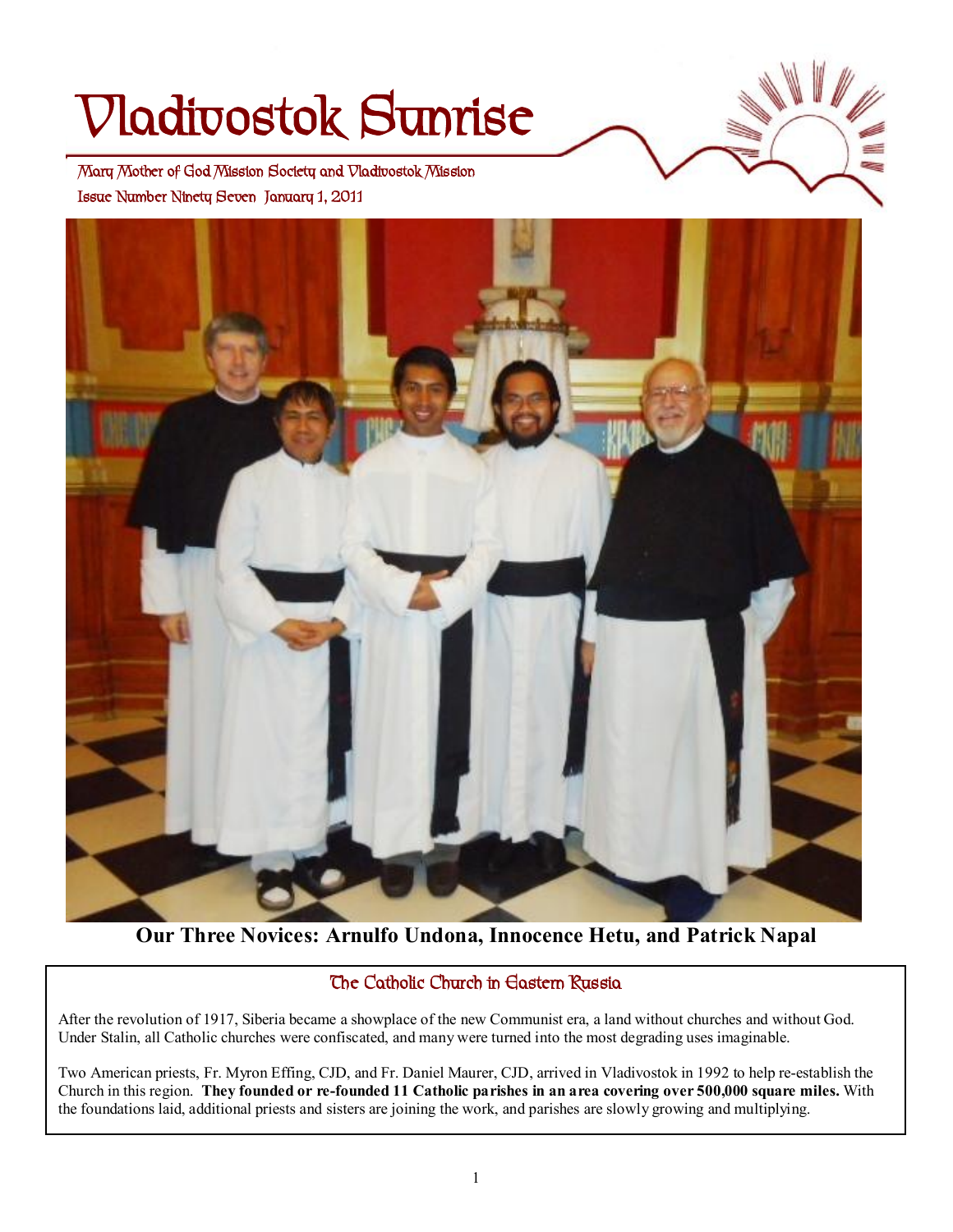## **Our Three Novices**

*By V Rev Myron Effing, C.J.D.* 

On December 7, the eve of the Feast of the Immaculate Conception, we had the joy to invest our third novice, Brother Innocence Hetu, C.J.D. Novitiate takes a year, so he expects to take his first vows on December 8 of 2011. Meanwhile he continues his novitiate program and is studying Russian with the other two novices.

Brother Innocence is from Flores Island of Indonesia. He has actually finished the seminary already, but his ordination has to wait until his permanent membership in an order or diocese. Meanwhile he had been teaching theology in Indonesia, and visiting religious orders until he found the one that the Lord had in mind for him. He came from warm Indonesia to the ice of Far Eastern Russia, but he is adapting well and beginning to speak Russian.

Brother Arnulfo Undona, C.J.D., entered the novitiate on August 14, just before the Feast of the Assumption. He comes from Davao, Philippines, and, as the oldest novice, has had quite a lot of experience, especially working among cancer patients in the Philippines. He also loves sacristy work, and loves to spend time in prayer, so he is often the first into the church in the morning.

Brother Patrick Napal, C.J.D., is also from Davao. He entered the novitiate on the Feast of St Joseph last March, so he will soon take first vows and then be off to the seminary. He already speaks Russian and is often the reader at the Liturgy of the Hours. Here in the house he is famous for his pastries, for which Fr Dan says, "He has "bread karma". He speaks seven languages, and finds communication very easy, and is currently teaching an English course here in the parish.

Brother Patrick tells the story that one day on the way to the university he saw a man with only underwear walking in the snow in the cold, his bear feet and knees bleeding. Evidently he had been thrown out of the place where he was drinking, as is not unusual. The police had been called and they began to surround the man to capture him, but he eluded them. Brother Patrick, in his habit, seeing the danger for the man's health in the cold, himself went up to the man and touched him on the shoulder. Immediately the man surrendered to him, and then to the ambulance crew that had just arrived. Brother Patrick said "the human touch" was what the man needed. Brother Patrick always has a human touch for whomever he meets, not excluding even the neighborhood dogs and cats.

## Our Benefactors:

[In recent "thank you" letters, I've been bragging about our benefactors. Here are some stories to confirm my brags!—M.E.]

#### **Catherine's Fund**

"Blessed be Jesus Christ! Hi Father! Hi Vicky!

"I just made a donation of \$120 for Adopt-A-Birth, but it's the story that goes with it that is so inspiring. I do hope you will enjoy it. It is all true. And, I only contributed half of the money!

"My dear friend Gloria has an 11 year old daughter whose name is Catherine. She has always been so special and surprising spiritually. About 2 weeks ago I was telling Gloria and Catherine all about the Mary Mother of God mission, the poverty and deprivation of some of Russia's people, and what Fr Myron and Fr Dan and all the great workers and volunteers are doing. Catherine was rather quiet but moved--one could see it on her face.

"I was describing my Guardian Angel child Alyona, who lives near Lesozovodsk, Russia to Catherine and Gloria, both of whom have been praying quite hard for her, her mother Anna, her two brothers and her father in jail. When they heard how cold it gets, and that Anna sometimes must put the children in the orphanage so they will have warmth and food, they were horrified. Catherine left the kitchen quietly and I continued speaking about this to Gloria. She reappeared with two twenty dollar bills. I was speechless. I had a feeling she wanted to donate because, after speaking about Alyona's family, I described how with a mere \$20, one could sponsor a birth and help pay for a basic medical kit for mother and baby, thus helping yet one more woman choose life. Well, Catherine acted with complete decision. She, at 11 years of age, decided she would sponsor 2 births and therefore, help 2 women to choose life.

"Her mother was surprised as well but said that if Catherine wanted to donate, she was free to do so. I did not want to put pressure on a future saint but, with tears in my eyes, did ask her repeatedly if she felt pressured by my fervent descriptions or if she was really sure. This is one highly intelligent 11 year old. She stands nearly 5'5" already and looked me directly in the eyes and told me, "I'm sure."

"So, after much going back and forth, I finally and with some reluctance but great inner joy, accepted Catherine's amazing donation. I then promised her I would match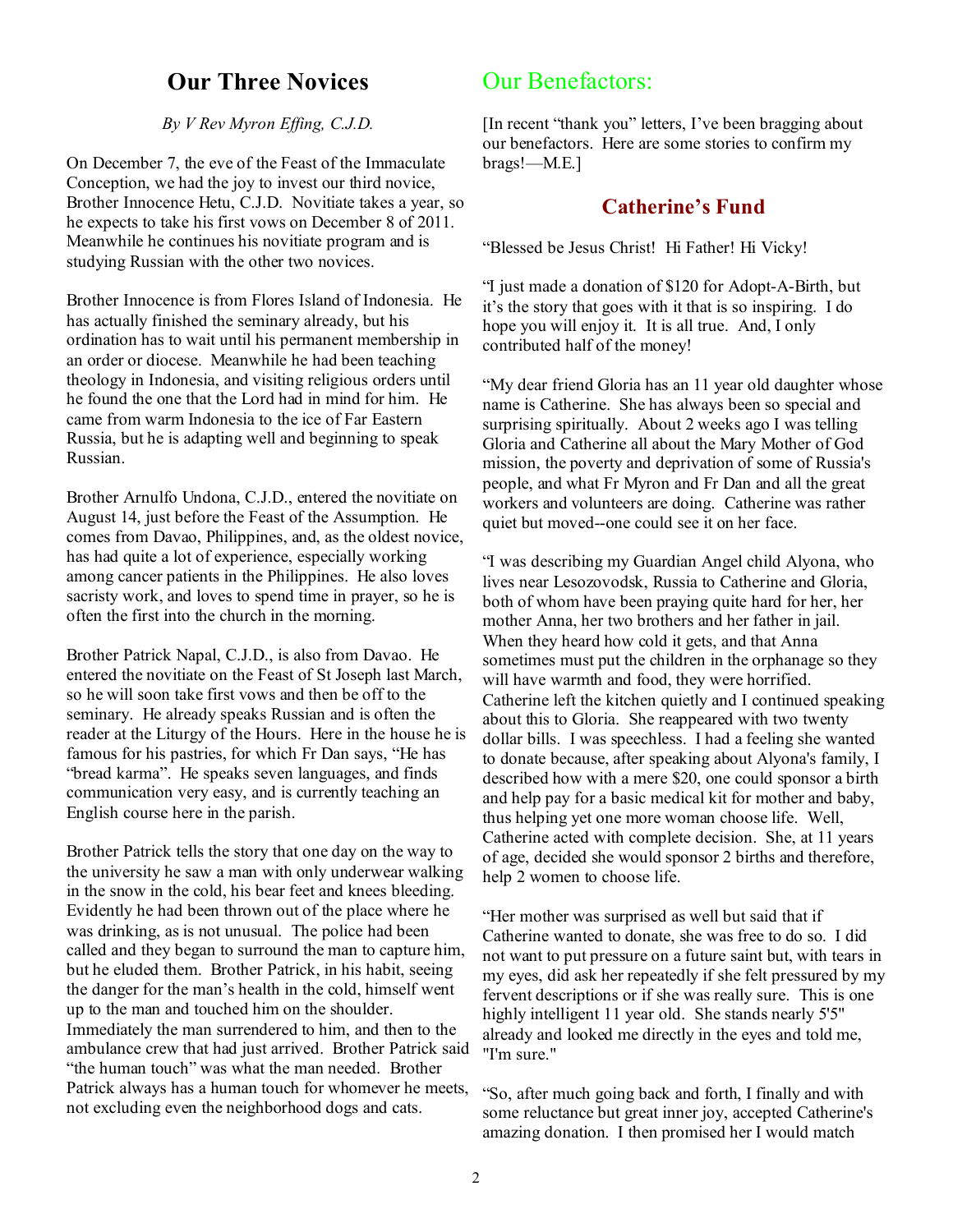what she gave me. So, instead of helping to save two babies, now she could save four. She beamed.

"Why is this \$40 so amazing? Because Catherine has to earn these twenty dollar bills by doing extremely menial tasks for nearly nothing. She does dishes and mops floors for quarters, wipes young siblings bottoms (do forgive me Father, but, this proves how hard she has to work for mere dimes and quarters!), does countless loads of laundry, bakes bread, makes breakfast, babysits and on and on and ON the list goes.

"So, for Catherine to give up TWO twenty dollar bills, is like one of us grown people giving up a week's wages. This is no small donation.

"A week later Catherine approached me and handed me ANOTHER twenty dollar bill. At that point I had to go and challenge Gloria. We had a long talk about it. I did not want to be "taking" all of this little girl's money no matter how noble the cause. After a discussion that included tithing, learning to save, being a good steward, appropriateness, etc. Gloria reassured me that as ALL of Catherine's basic needs were provided to her by her parents, she was free to give as abundantly as the Holy Spirit moved her. So, I left that day overcome by this additional donation.

"Now Catherine has donated \$60 and I the matching dollars, but, in truth, I feel I've done none of the donating. I feel the entire \$120 was her donation. We feel pleased that we may have helped to save 6 babies from death and 6 mom's from the possible spiritual death of abortion. We know this is only a small, small portion of what the mothers and babies need but I feel that God will bless this effort on our parts and multiply it in His own providential way.

"I so wanted you both to know what your great example, hard work, love, care and suffering have done to some souls out here in San Francisco. A young girl was moved to give all like her Lord, a mother was given hope to see her young daughter growing in holiness and a certain classical soprano was moved to tears and to give more because of the pure gift of a child. YOU have done that for us. We are all grateful, me especially.

"I promised Gloria and Catherine that I would write you both and let you know the significance of the donation made tonight. I hope you enjoyed hearing it.

"In Christ and Mary, Frances in San Francisco

[Any other benefactors want to match this little girl's donation? Mark your check "Catherine's Fund" She will be excited to know about it.]

#### **The Morans' Blanket Project**

Dr Bob Moran first contacted us with his interest in HIV in Vladivostok. Bob and his wife Marianne are both university professors and are parishioners of St Monica Parish in Methuen, MA. Bob's enthusiasm as our speaker and conference representative really rubbed off on others as he educated fellow parishioners about our work. Last spring, the parish focused on helping the orphans and Women's Support Centers. Here's the incredible and humbling result and what Bob reported to us.

"At the beginning of 2010, St Monica Parish Knights of Columbus in Methuen, Massachusetts was searching for a way to help the Vladivostok Mission. Our Pastor and Council Chaplain, Fr Patrick Armano suggested that with all the second collections around the holidays, we should try something else. As a result, the St Monica Council #14725 Knights of Columbus teamed up with St Monica Pro-Life Office and planned to have a two weekend drive during which parishioners could drop off a "few" blankets and linens to ship to Vladivostok to help the orphans and the mothers.



*Marianne Moran, sorting through the many donations so they could be packaged for shipment.* 

"All of us were overwhelmed a few weeks later by the wonderful and obviously heartfelt generosity of the many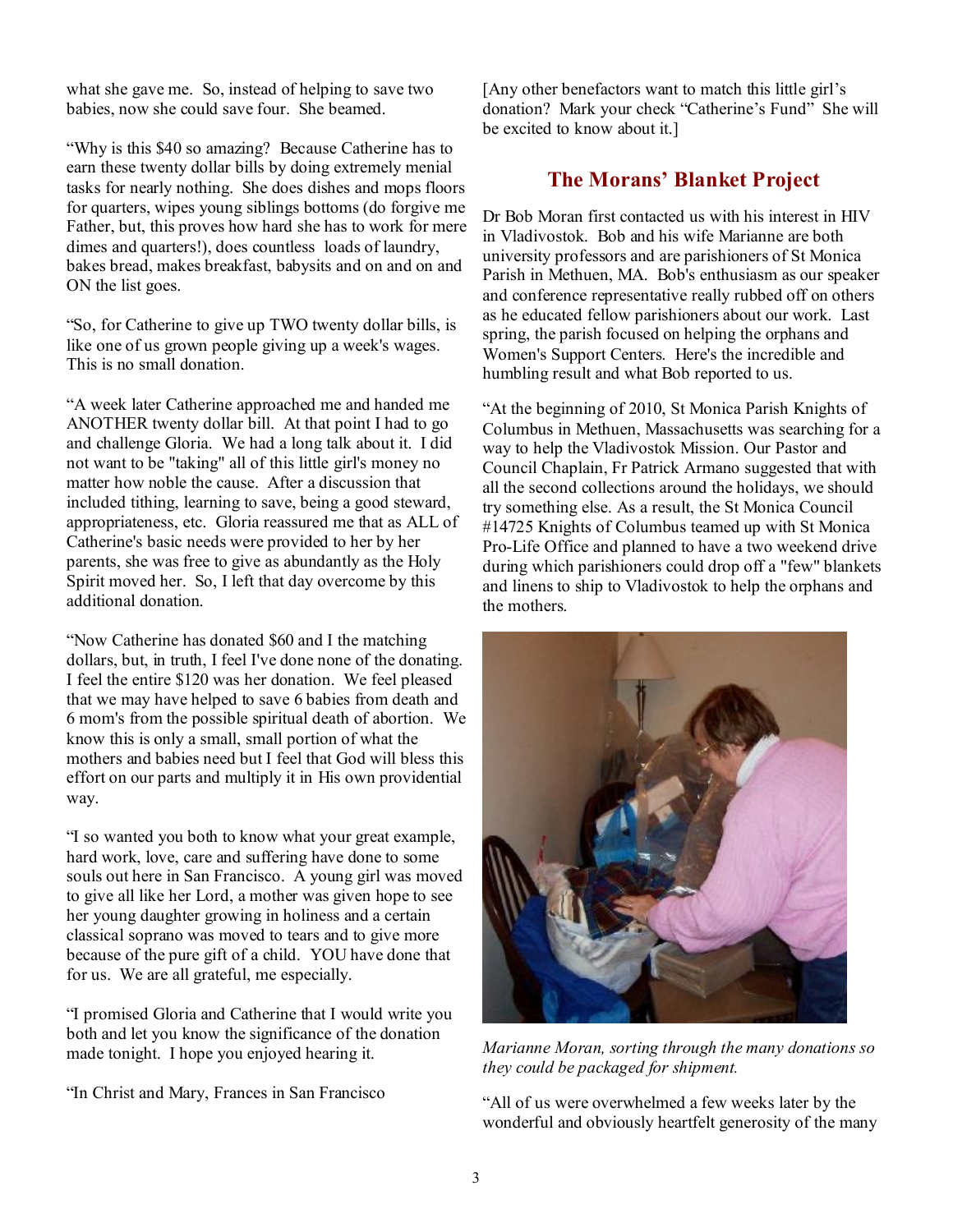Parishioners of St Monica in giving blankets, bed linens and clothing for the orphans and for the Women's Support Centers. The final tally was some 36 shipping containers (800 pounds) of bedding, linens, blankets, and blanket material!"

Special thanks go to Fr Patrick Armano, Bob and Marianne Moran, Michael Walsh, Chancellor and Rick Dube, Grand Knight of Methuen Council 14725. (The Methuen, MA Council is celebrating its second Anniversary in April 2011) and Kathy Garon!

*Fr Armano, Kathy Garon of the Pro-Life Office and Bob Moran of the Knights of Columbus pose together as the last of the materials are sent to the K of C Office for packaging and shipment to Modesto.* 



## **Bicycle Ride Across America!**

This summer, John Woodhall and Kevin Rick are planning to ride their bicycles on an amazing trek across America, as a fundraiser for the Vladivostok Mission. The trip will begin the first week of June, and the plan is to allow six weeks to ride from Auburn, California to Washington, D.C. Leave: June 3, 2011 Return: July 8, 2011

John is a member of St Patrick Parish in Grass Valley, California. He is a retired high school teacher, coach, and an accomplished mountaineer and biker. John got the idea to use the bike ride as a fundraiser after he heard Fr Dan talk about the plight of the Church in Russia under Communism and the support now needed to rebuild from that devastation. "To ride with a purpose is a great

opportunity to help in the effort to revive the Catholic Church in Russia."



Kevin Rick is a junior high school teacher in Auburn, California, and a former high school student of John's. He is an accomplished teacher, biker, and mountaineer.

The ride will start in Auburn and follow highway 49 to highway 50 over the Sierras. They will travel primarily on highway 50 (called the loneliest road in America) (See Wikipedia "US Route 50") as well as take some back roads to Washington, D.C. Also, sponsors will be able follow the riders' progress via an online GPS system. A few of the towns on the route are: Grand Junction and Pueblo, Colorado; Dodge City and Hutchinson, Kansas; Kansas City and St Louis, Missouri; Cincinnati and Athens, Ohio; Parkersburg and Clarksburg, West Virginia; Winchester and Arlington, Virginia; and Washington, D.C.

Presently there are only 2 committed riders, and we are hoping and praying for more. If you are interested in riding or "sagging", please contact John at (530) 713- 1011. Riders from other states are also welcomed for all or a portion of the ride. Departure date: June 3, 2011. Return: July 8.

If you would like to support this exciting adventure, you can donate either by check or online through Mary Mother of God Mission Society and mailed to the mission office, or donate online at [www.vladmission.org](http://www.vladmission.org) Please make the note: "Cross Country Sponsor" on your donation.

All donations will go directly to the mission in Vladivostok, and are tax deductible.

If your parish or home is along the route and you would like to offer a place of rest for our riders, please contact the mission office at 209-408-0728, or John.

God bless John and Kevin! St Christopher, Pray for us!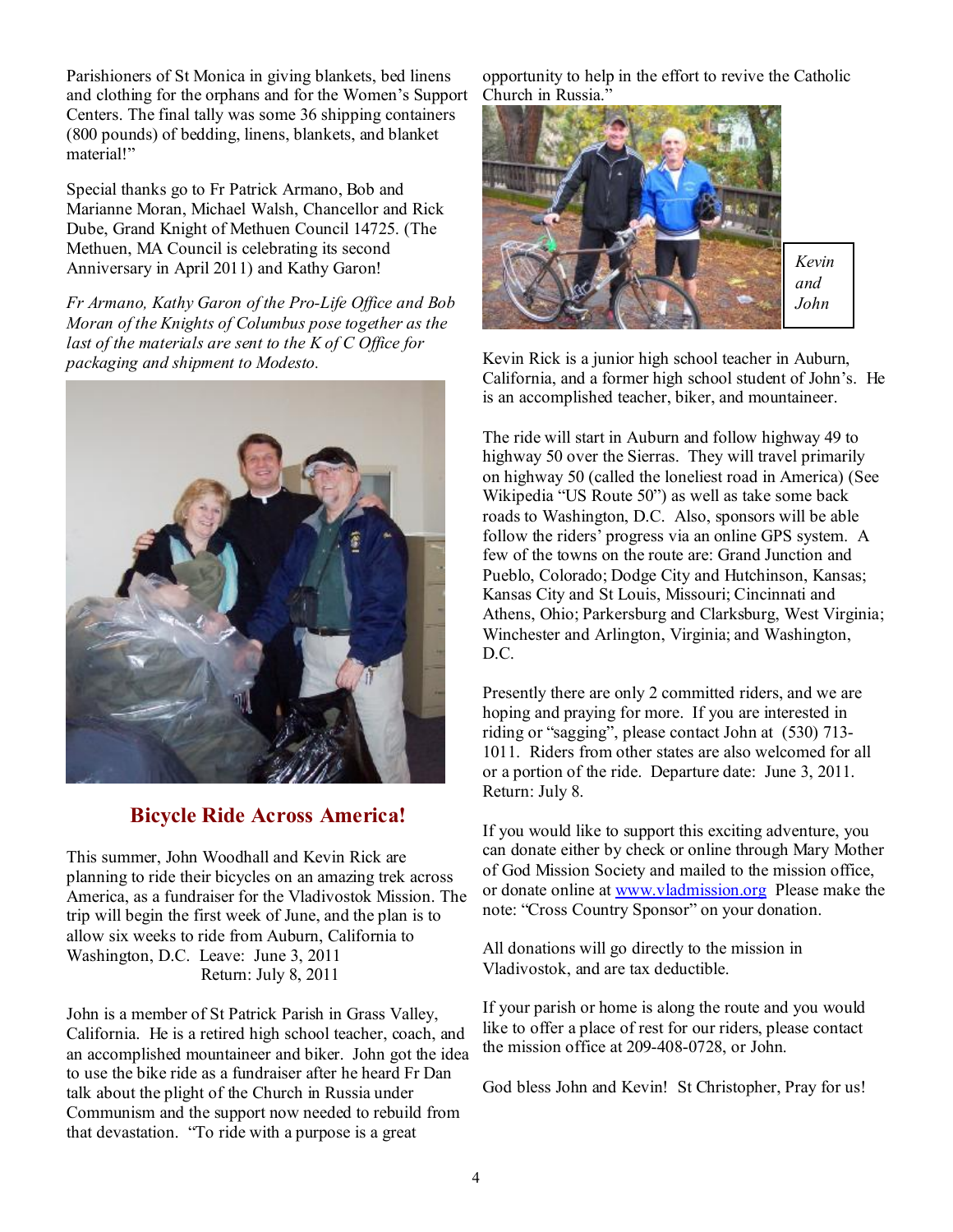#### **A Quilt Prize!**

Fr Myron's home parish of St Joseph of Vanderburgh County, IN are raising funds for the Omega Project by offering an absolutely beautiful handmade king size quilt! The Omega Project is a major focus for evangelization, especially because the 100,000 student new federal university is being constructed on Russian Island. Fr Myron must raise \$300,000 for the Omega Project before he can even think of opening an Omega Center on Russian Island. More details about that forthcoming.

Here is a photo of the quilt. Donna Hamilton from Good Shepherd Parish pieced the quilt and the ladies from St Francis Xavier and St Wendel parishes quilted it. This is the second quilt that Donna has made for the mission.



*King size quilt offered by St Joseph Parish* 

If you'd like to have your name in the drawing for the quilt, send a donation for the Omega project to St Joseph Church - Vladivostok Mission, 6202 W St Joseph Rd, Evansville, IN 47720-7836

If you have any questions, contact Paul Hasselbrinck at [Hasselbrinck@insightbb.com](mailto:Hasselbrinck@insightbb.com), or (812)963-3468

#### **The Dennis Egan Family**

Long-time benefactors, the Dennis Egan family from South Carolina, represented us at the annual Diocesan Eucharistic Congress in Charlotte, NC. This photo was caught and sent to us by John Sonnen, who attended the Congress. The Egans were instrumental in the production of the film about our mission that many benefactors have seen, and which has been featured on EWTN. Thanks, folks, for your long term service!



*Dennis and Pam and children* 

# **Opportunities**

♥ Need an icon for a gift? Contact the Modesto office. We have quite a selection of icons and religious goods.



Hooded sweatshirts available. *Vladivostok, Russia* in Cyrillic lettering on front. Sizes S-3X. \$30-\$35.

♥ Hand crocheted baby blankets, matching Baptismal gowns, caps and booties, and crocheted table doilies and runners from the Lesozovodsk Women's Support Center for sale. Proceeds to the Women's Support Centers. See our website for more information. [www.vladmission.org](http://www.vladmission.org)



#### **News Notes**

*by V Rev Myron Effing, C.J.D* 

• How is this photo for remembering your baptismal day? Little **Maria Mislinski** is wearing her baptismal garment and cross, and admiring her baptismal candle on her first anniversary of baptism!

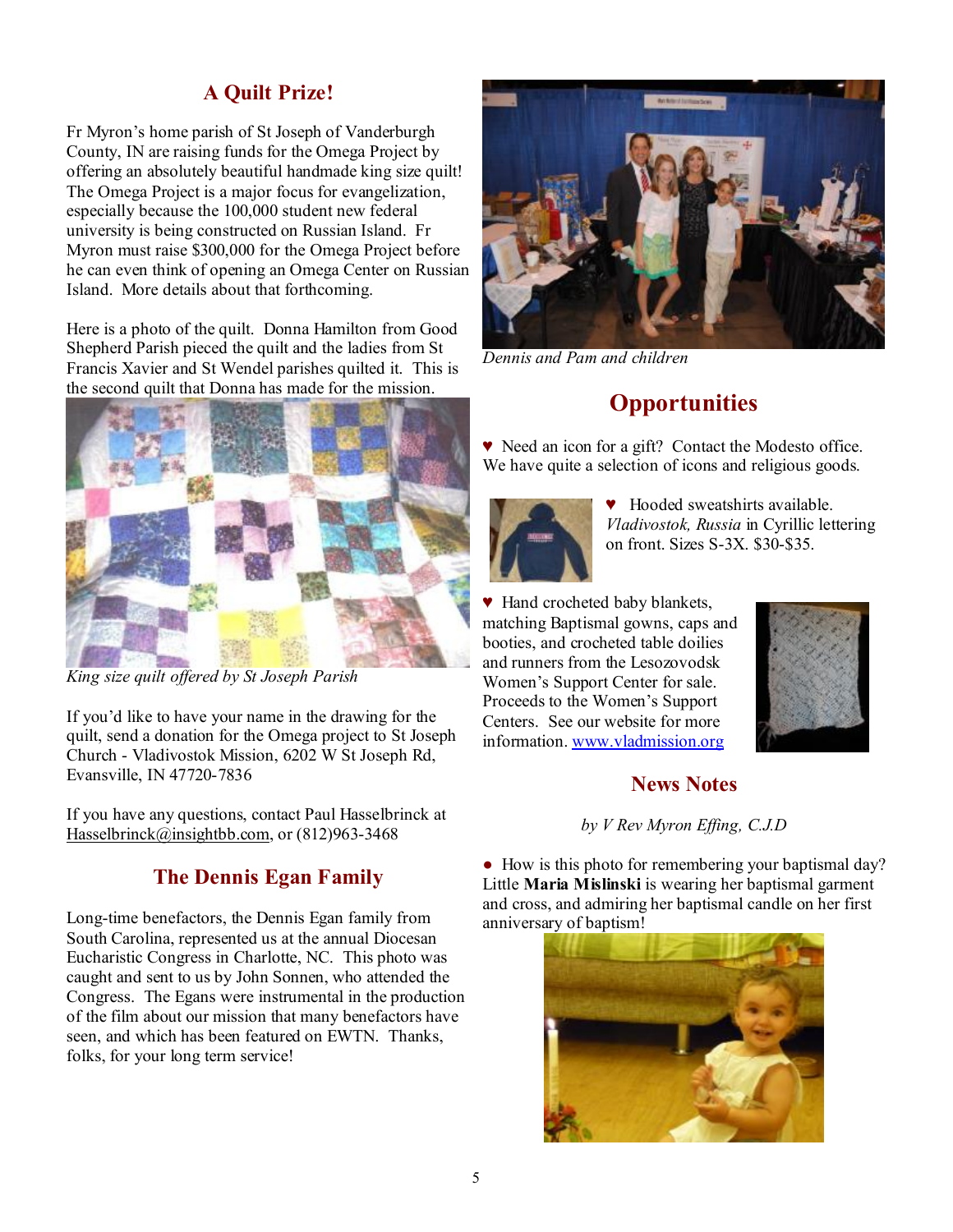● **Christina and Anna Voyak**, sisters from Australia, visited us this summer. Their grandmother, Albina Kachanovskaya, was a Vladivostok parishioner before the Revolution who escaped Communist terror by emigrating with her family. Albina wrote her memoirs about her life in Russia, and we are anxious to publish them for our readers. Stay tuned!



*Christina and Anna with Fr Myron before the picture of the parishioners that their grandmother Albina knew.* 

A moment of fun came when the sisters told about their grandmother's recalling that the boys of the parish used to joke about a certain woman parishioner's hat. I was happy to how them a photo of the hat!!



*See the offending hat in the open doorway of the temporary church in about 1921.* 

● **Soup Kitchen** – Because the major funding from the Sisters of Charity of St Anne in Spain is no longer available, the soup kitchen has had to close until funding can be found. The 60 elderly patrons who frequented the Soup Kitchen will not receive a daily meal from this

program. "The Little Way" foundation in England gave us some funds to tide some of the most desperate patrons over, but so far we haven't found the regular funding.

● Right now we are struggling to help **two parishioners who have serious diseases**, one Alzheimer's, and the other compulsive psychosis. There aren't facilities dedicated to these types of problems in Vladivostok, and so we have scramble to try to meet their needs. Neither of them have families in this region of Russia. One is currently in the hospice where we regularly work, and the other is living in a stairway, as he can't hold a job for long, because he doesn't believe he needs the medicine that the doctor gives him, and then he gradually becomes ineffective on the job when he doesn't take his medicine.

● Recently I gave to give a talk at the **Governor's Forum on Alcoholism and Drug Abuse**. While there are anti-narcotic clinics here, there isn't a local rehabilitation center for alcoholics. Only high priced private clinics are available, and few can afford that. Alcoholism is a major social problem in Russia where the average consumption is 14 quarts per year of alcoholic equivalence per person. I reviewed for the Forum the symptoms of alcoholism and the early warning signs, proposing that more work needs to be done with the youth of Russia about the early warning signs. I also reviewed the advantages for the government of having government rehabilitation centers.

• Remember I told you about the foundation that is willing to give us 1/3 of the cost of the **fire safety equipment** required by the Fire Department here, if the Russian benefactors will give 1/3 and American benefactors will give 1/3? Each "third" is \$9233.00. So far we've collected \$2735 for the American third, and \$2426 of the Russian third. We have until March to collect the whole amount. If you'd like to make a donation for this, mark your check "Fire Safety."

● A highlight of my Fall trip to America was the **blessing of our office in Modesto**. Our office has had to move several times, and it spent the last two years in a garage that was cold in the winter and hot in the summer. Vicky and her volunteers have suffered and sacrificed so much for us. Here is a photo of the new office entrance.



*Fr Myron sprinkling the entrance with holy water.*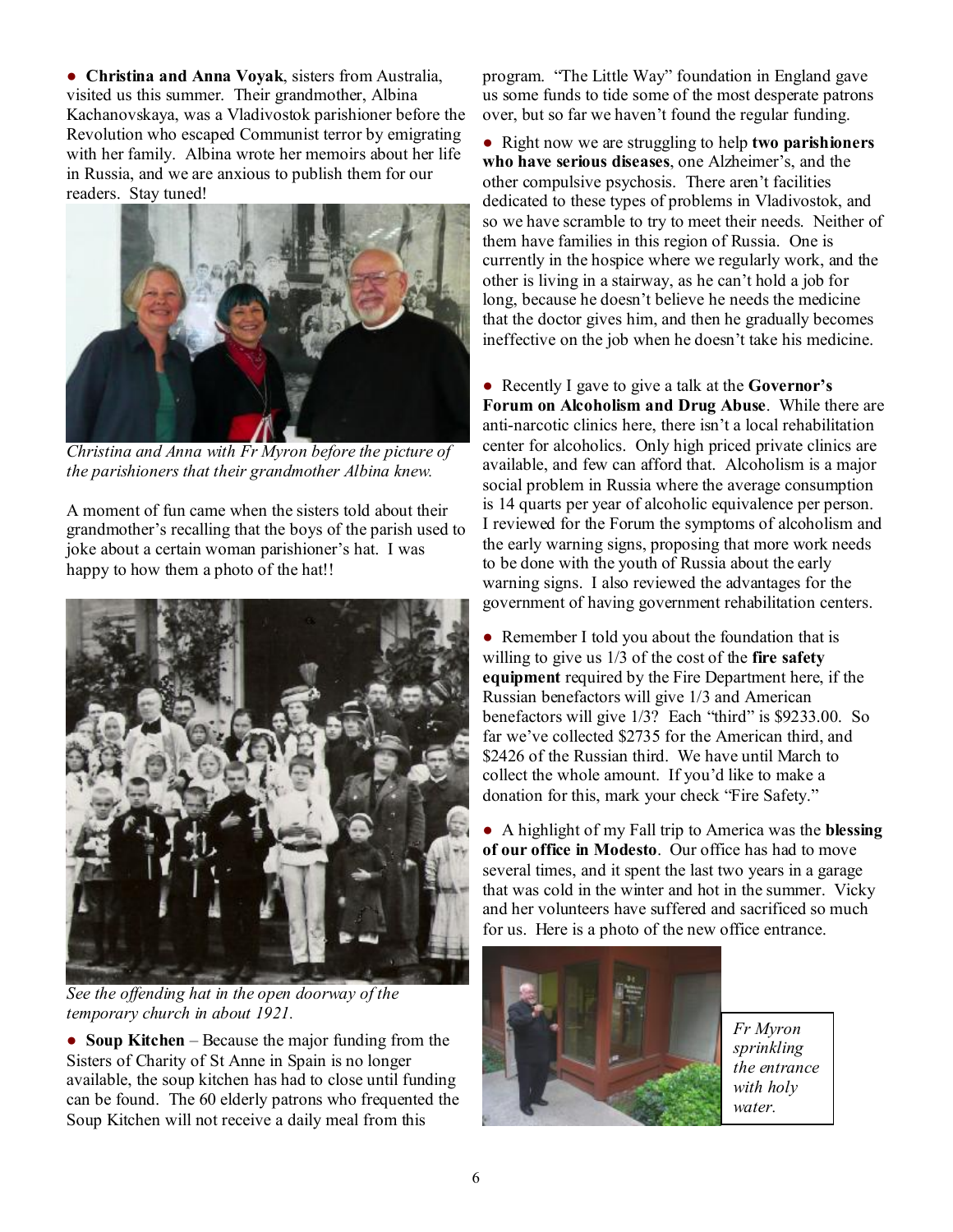

*There is room for some retail sales in the office.* 

*If you call the office, you might get volunteers Mason Trevillyan or Nalleli Padilla on the phone, if not Vicky Trevillyan.* 



• The seminarians took charge of Christmas decorating this year. This is the Christmas tree in the parish house.



● Producers of the **film "Military Pilots"** contacted us to ask if they could shoot a scene for their film in our church, as "one important scene takes places in a Catholic church in Belgium, and yours is the only Catholic church here in the city." The hero of the film, returning from battle, goes to meet his girlfriend who is praying in the church. It was a treat also for members of our Omega film club to attend the filming to see how it is all done. It is expected that the film will be debuted at the Meridian Film Festival in 2011.



**How to Communicate with Us** 

**Internet** Russian language: [www.catholic.vladivostok.ru](http://www.catholic.vladivostok.ru) English language: [www.vladmission.org](http://www.vladmission.org) Sisters in Jesus the Lord in English: [www.cjd.cc](http://www.cjd.cc)

**Office in Russia: Phone and FAX:** 011-7-4232-26-96-14

myron@catholic.vladivostok.ru daniel@eatholic.vladivostok.ru

**Office in California: Phone and FAX:** 1-(209) 408-0728 Mary Mother of God Mission Society 1736 Milestone Cir Modesto CA 95357

usoffice@vladmission.org

**Sisters in Jesus the Lord:** 1-(816) 353-2177 7049 Blue Ridge Blvd Raytown, MO 64133<br>www.cjd.cu

*Www.gra.en*<br> **Vladivostok Sunrise** Edited and produced in Russia by V Rev Myron Effing, C.J.D. Printed in St Paul MN by Sexton Printing, Inc. Assembled for mailing by Nativity Parish, St Paul, Minnesota.

**Vladivostok Sunrise** gives you up to date information about the Church in Eastern Russia. Contact our office for your free bi-monthly copy.

#### **Remember "Mary Mother of God Mission Society" in your will.**